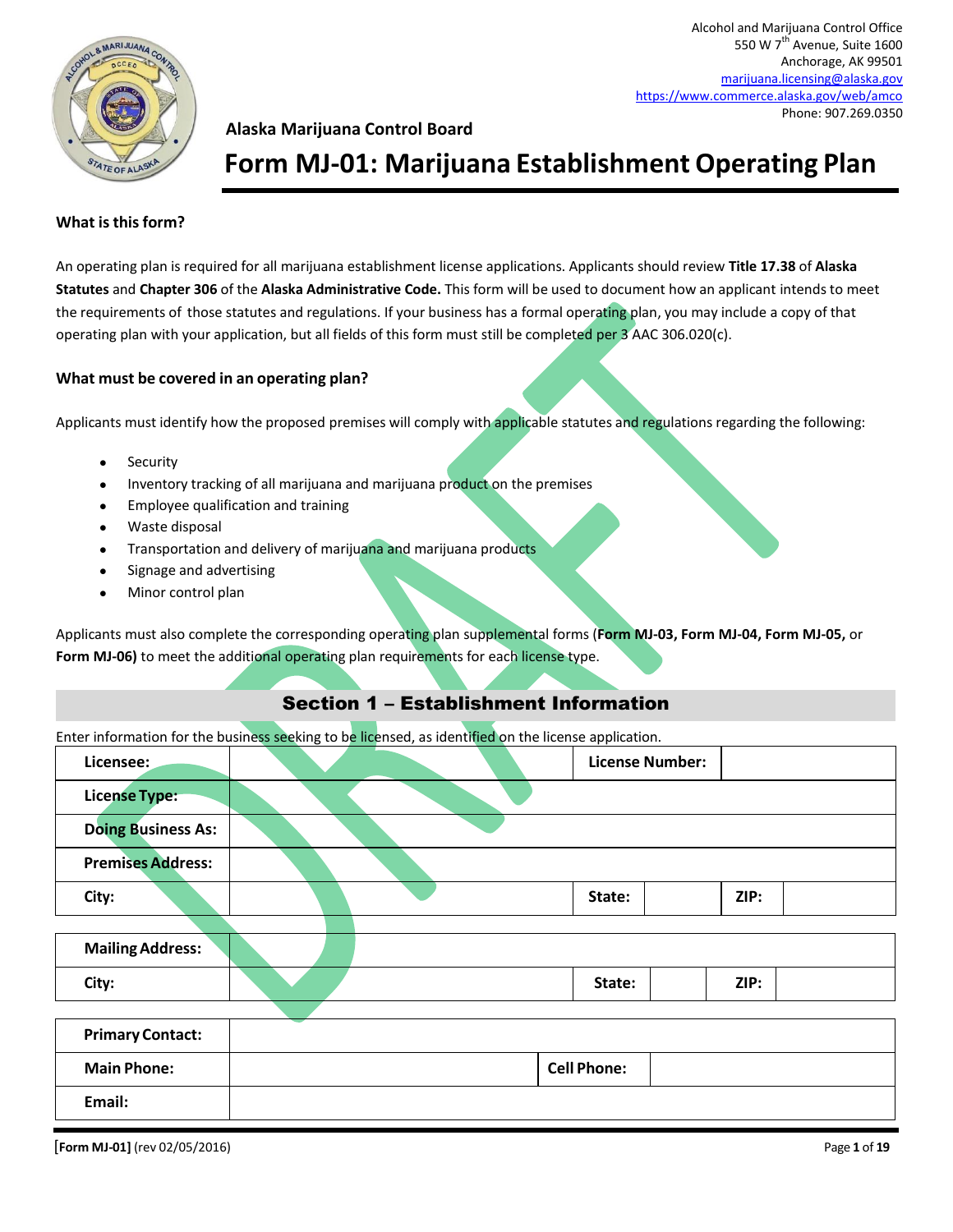

### **Form MJ-01: Marijuana Establishment Operating Plan**

### Section 2 – Security

Review the requirements under 3 AAC 306.710 – 3 AAC 306.720 and 3 AAC 306.755, and identify how the proposed premises will meet the listed requirements.

Describe how the proposed premises will comply with each of the following:

#### **Restricted Access Areas (3 AAC 306.710):**

**Describe how you will prevent unescorted members of the public from entering restricted access areas:**



**Describe your processes for admitting visitors into and escorting them through restricted access areas:**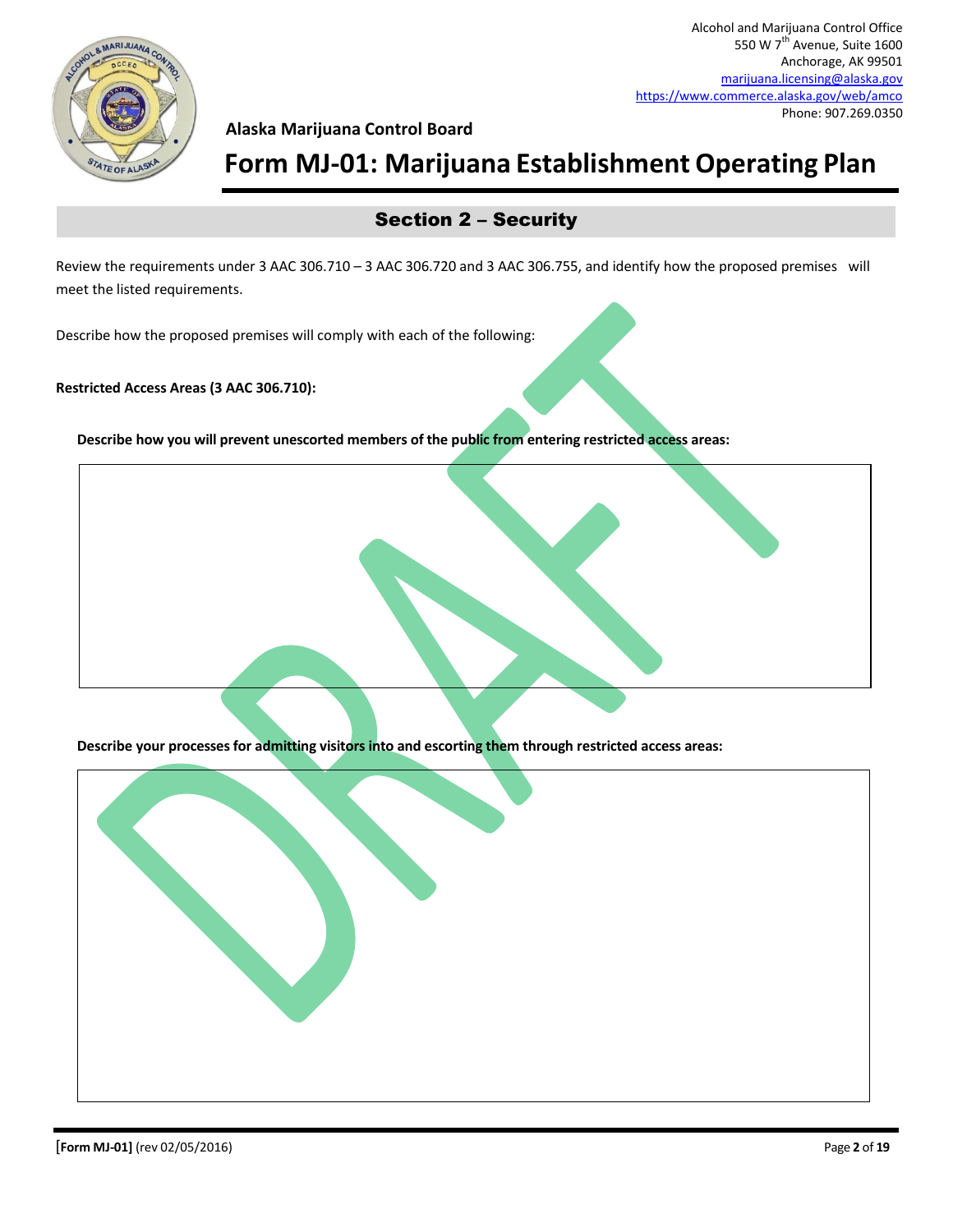

## **Form MJ-01: Marijuana Establishment Operating Plan**

**Describe your recordkeeping of visitors who are escorted into restricted access areas:**

**Provide a copy of a sample identification badge to be displayed by each licensee, employee, or agent while on the premises:**

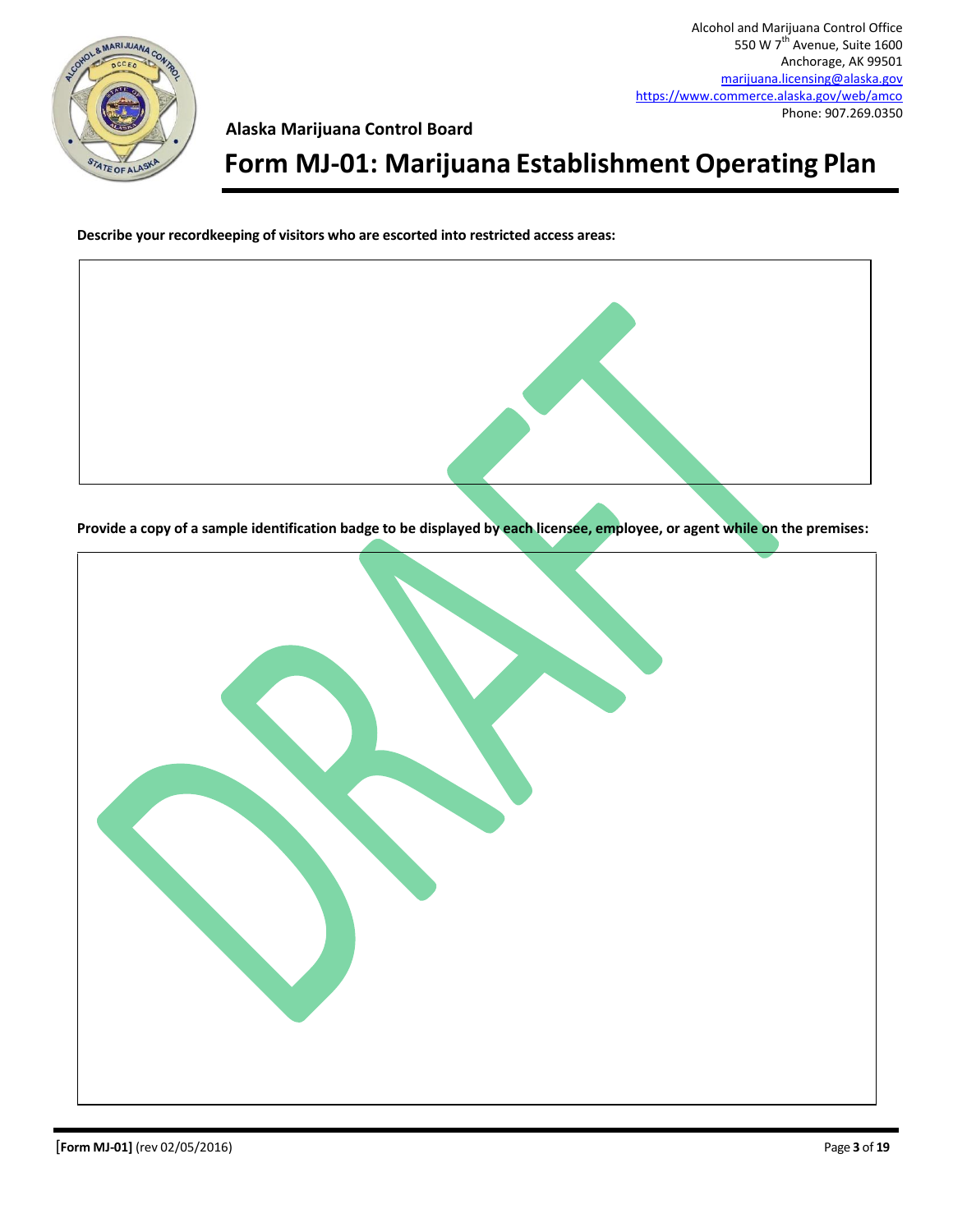

## **Form MJ-01: Marijuana Establishment Operating Plan**

**Security Alarm Systems and Lock Standards (3 AAC 306.715):**

#### **Exterior lighting is required to facilitate surveillance. Describe how the exterior lighting will meet this requirement:**

**An alarm system is required for all license types. Describe the security alarm system for the proposed premises:**



**The alarm system must be activated on all exterior doors and windows when the licensed premises is closed for business. Describe how the security alarm system meets this requirement:**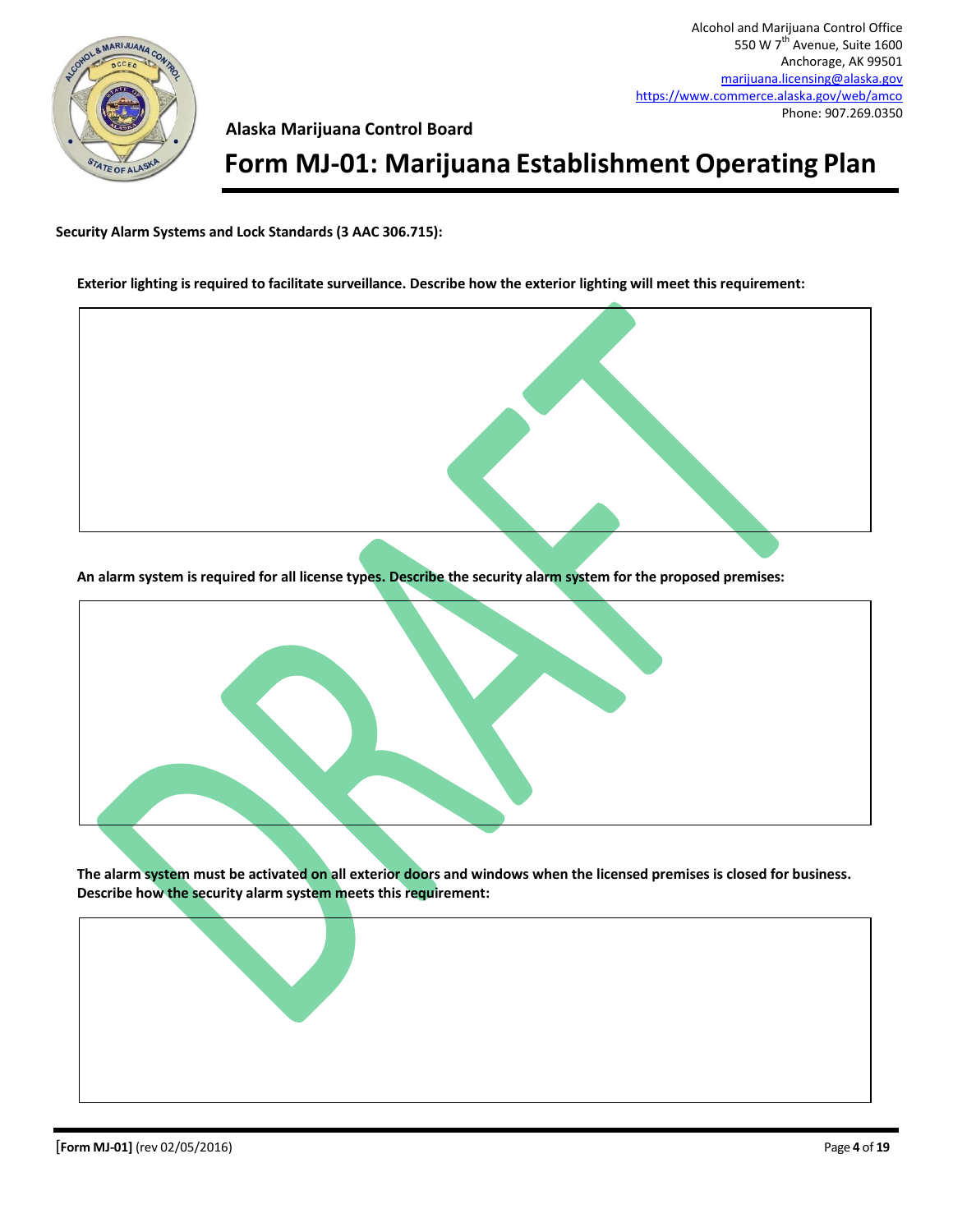

## **Form MJ-01: Marijuana Establishment Operating Plan**

**Describe your policies and procedures for preventing diversion of marijuana or marijuana product:**



**Describe your policies and procedures regarding the use of any additional security device, such as a motion detector, pressure switch, and duress, panic, or hold-up alarm to enhance security of the proposed premises:**

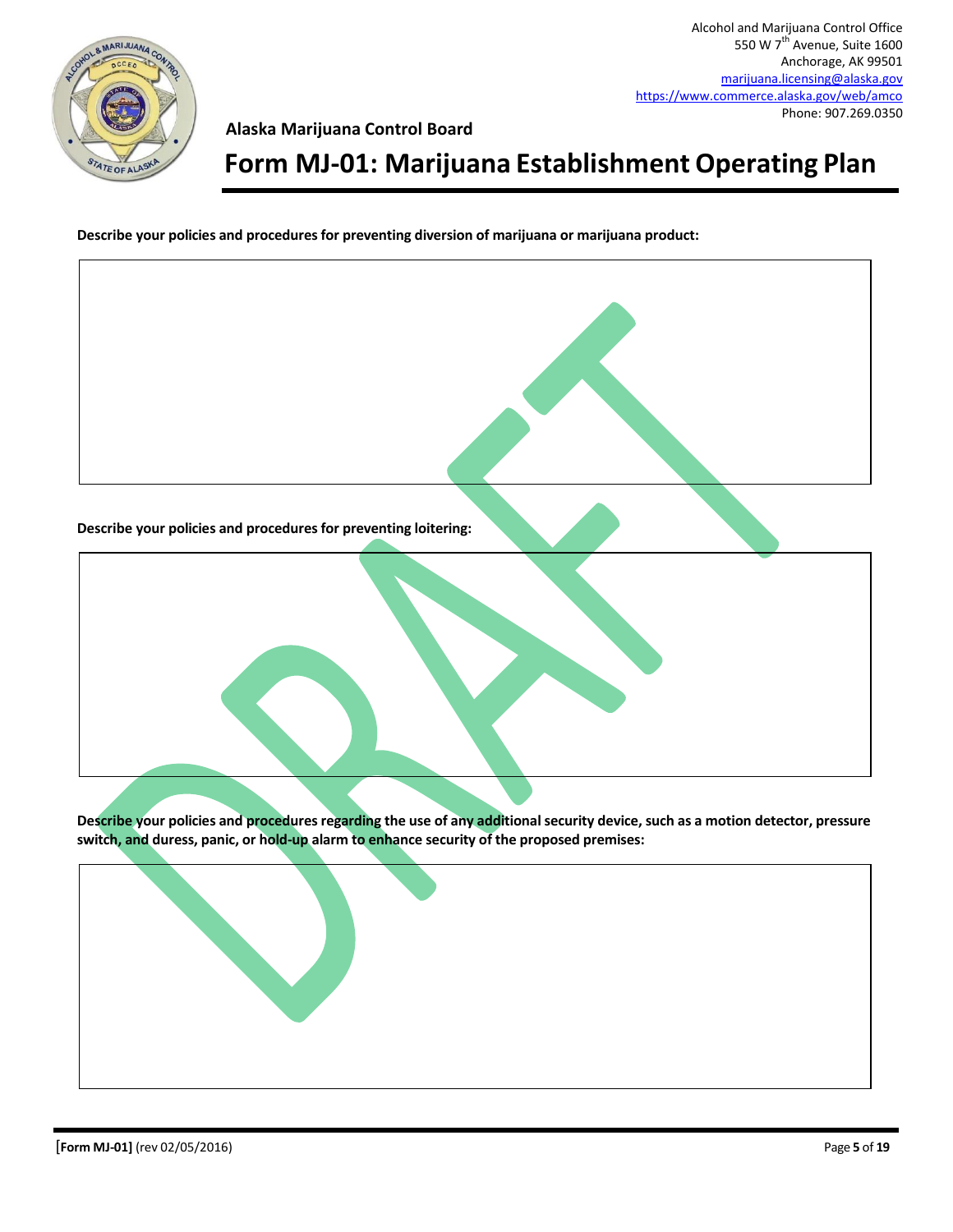

## **Form MJ-01: Marijuana Establishment Operating Plan**

**Describe your policies and procedures regarding the actions to be taken by a licensee, employee, or agent when any automatic or electronic notification system alerts a local law enforcement agency of an unauthorized breach of security:**

# $\Box$ ☐ ☐  $\Box$  $\Box$ ☐ ☐  $\Box$ **Video Surveillance (3 AAC 306.720):** All licensed marijuana establishments must meet minimum standards for surveillance equipment. Applicants should be able to answer "Yes" to all items below. Video surveillance and camera recording system covers the following areas of the premises: Yes No **Each restricted access area and each entrance to a restricted access area Both the interior and exterior of each entrance to the facility Each point of sale area** Each video surveillance recording: No was a subset of the surveillance recording: No was a subset of the surveillance recording: No was a subset of the surveillance recording: No was a subset of the surveillance recording: **Is preserved for a minimum of 40 days, in a format that can be easily accessed for viewing Clearly and accurately displays the time and date Is archived in a format that does not permit alteration of the recorded image, so that the images can readily be authenticated**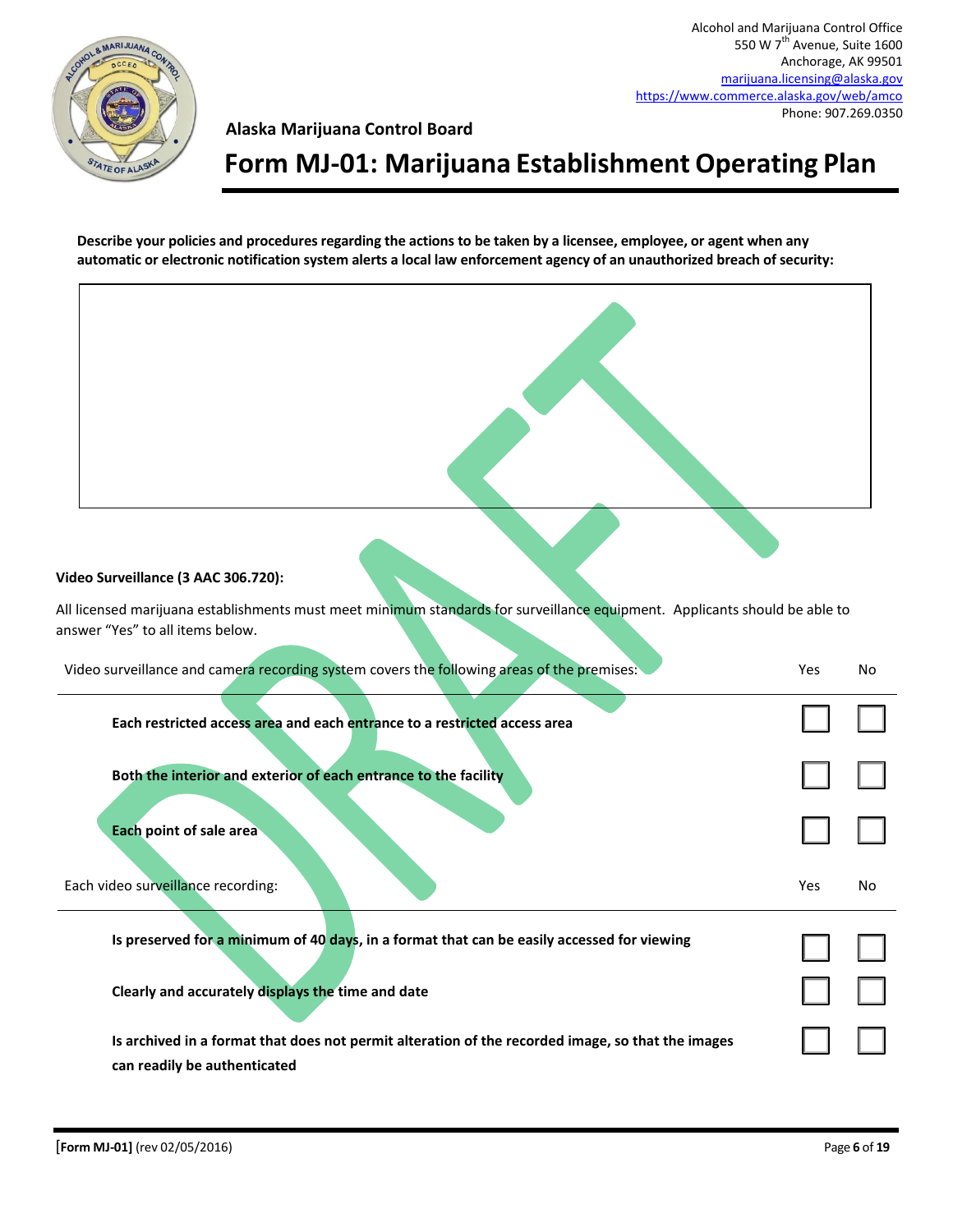

**Alaska Marijuana Control Board**

## **Form MJ-01: Marijuana Establishment Operating Plan**

**Describe how the video cameras will be placed to produce a clear view adequate to identify any individual inside the licensed premises, or within 20 feet of each entrance to the licensed premises:**

**Describe the locked and secure area where video surveillance recording equipment and records will be housed and stored and how you will ensure the area is accessible only to authorized personnel, law enforcement, or an agent of the board:**

| Location of Surveillance Equipment and Video Surveillance Records:                                                                                                                   | Yes | No. |
|--------------------------------------------------------------------------------------------------------------------------------------------------------------------------------------|-----|-----|
| Surveillance room or area is clearly defined on the premises diagram                                                                                                                 |     |     |
| Surveillance recording equipment and video surveillance records are housed in a designated, locked,<br>and secure area or in a lock box, cabinet, closet or other secure area        |     |     |
| Surveillance recording equipment access is limited to a marijuana establishment licensee or authorized<br>employee, and to law enforcement personnel including an agent of the board |     |     |

Video surveillance records are stored off-site

 $\Box$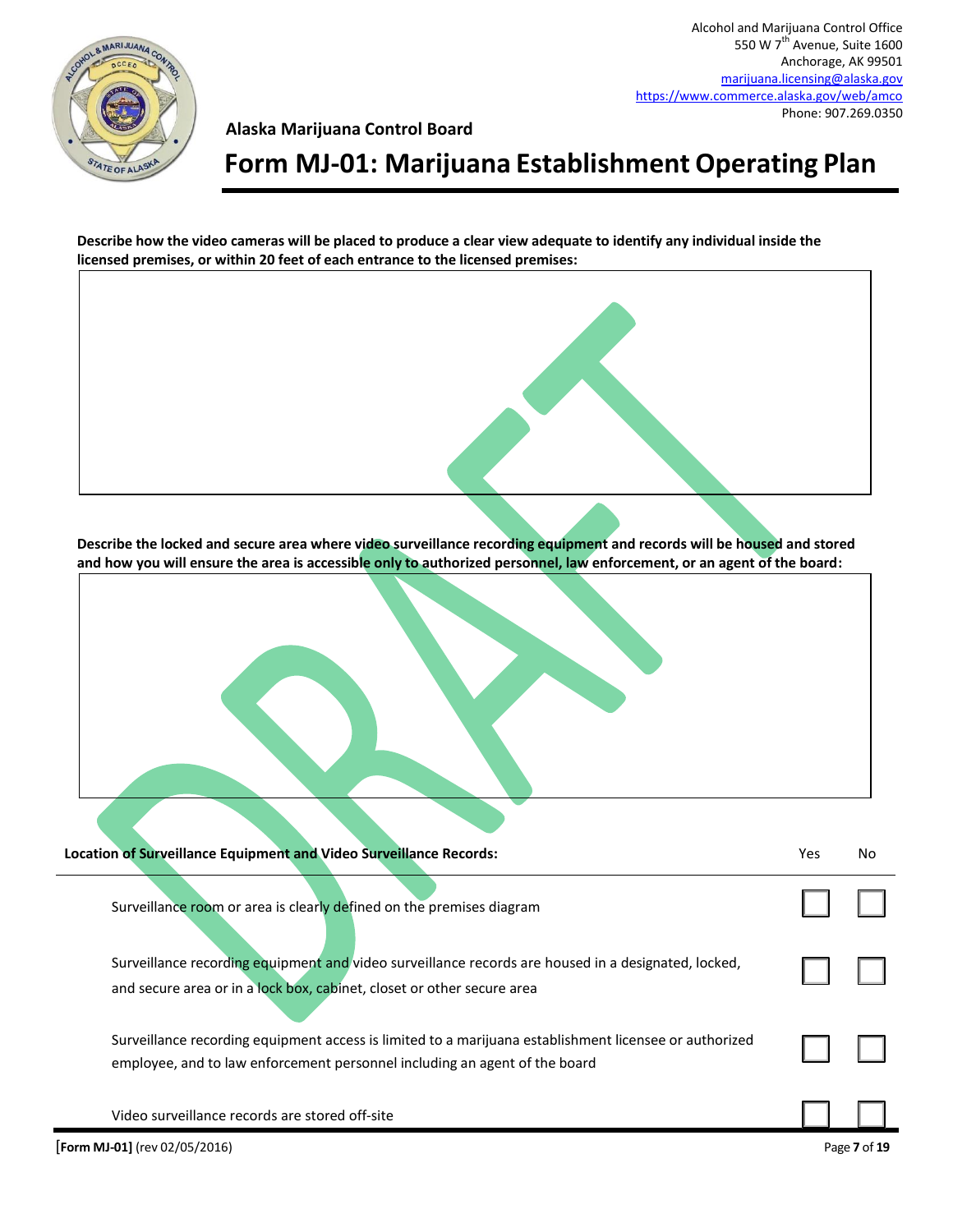

## **Form MJ-01: Marijuana Establishment Operating Plan**

#### **Business Records (3 AAC 306.755):**

All licensed marijuana establishments must maintain, in a format that is readily understood by a reasonably prudent business person, certain business records. Applicants should be able to answer "Yes" to all items below.

| <b>Business Records Maintained and Kept on the Licensed Premises:</b>                                                                                                                                                                                                                                                         | Yes | No |
|-------------------------------------------------------------------------------------------------------------------------------------------------------------------------------------------------------------------------------------------------------------------------------------------------------------------------------|-----|----|
| All books and records necessary to fully account for each business transaction conducted under its license<br>for the current year and three preceding calendar years; records for the last six months are maintained on<br>the marijuana establishment's licensed premises; older records may be archived on or off-premises |     |    |
| A current employee list setting out the full name and marijuana handler permit number of each licensee,<br>employee, and agent who works at the marijuana establishment                                                                                                                                                       |     |    |
| The business contact information for vendors that maintain video surveillance systems and security alarm                                                                                                                                                                                                                      |     |    |
| systems for the licensed premises                                                                                                                                                                                                                                                                                             |     |    |
| Records related to advertising and marketing                                                                                                                                                                                                                                                                                  |     |    |
| A current diagram of the licensed premises including each restricted access area                                                                                                                                                                                                                                              |     |    |
| A log recording the name, and date and time of entry of each visitor permitted into a restricted access<br>area                                                                                                                                                                                                               |     |    |
| All records normally retained for tax purposes.                                                                                                                                                                                                                                                                               |     |    |
| Accurate and comprehensive inventory tracking records that account for all marijuana inventory activity<br>from seed or immature plant stage until the retail marijuana or retail marijuana product is sold to a                                                                                                              |     |    |
| consumer, to another marijuana establishment, or destroyed                                                                                                                                                                                                                                                                    |     |    |
| Transportation records for marijuana and marijuana product as required under 3 AAC 306.750(f)                                                                                                                                                                                                                                 |     |    |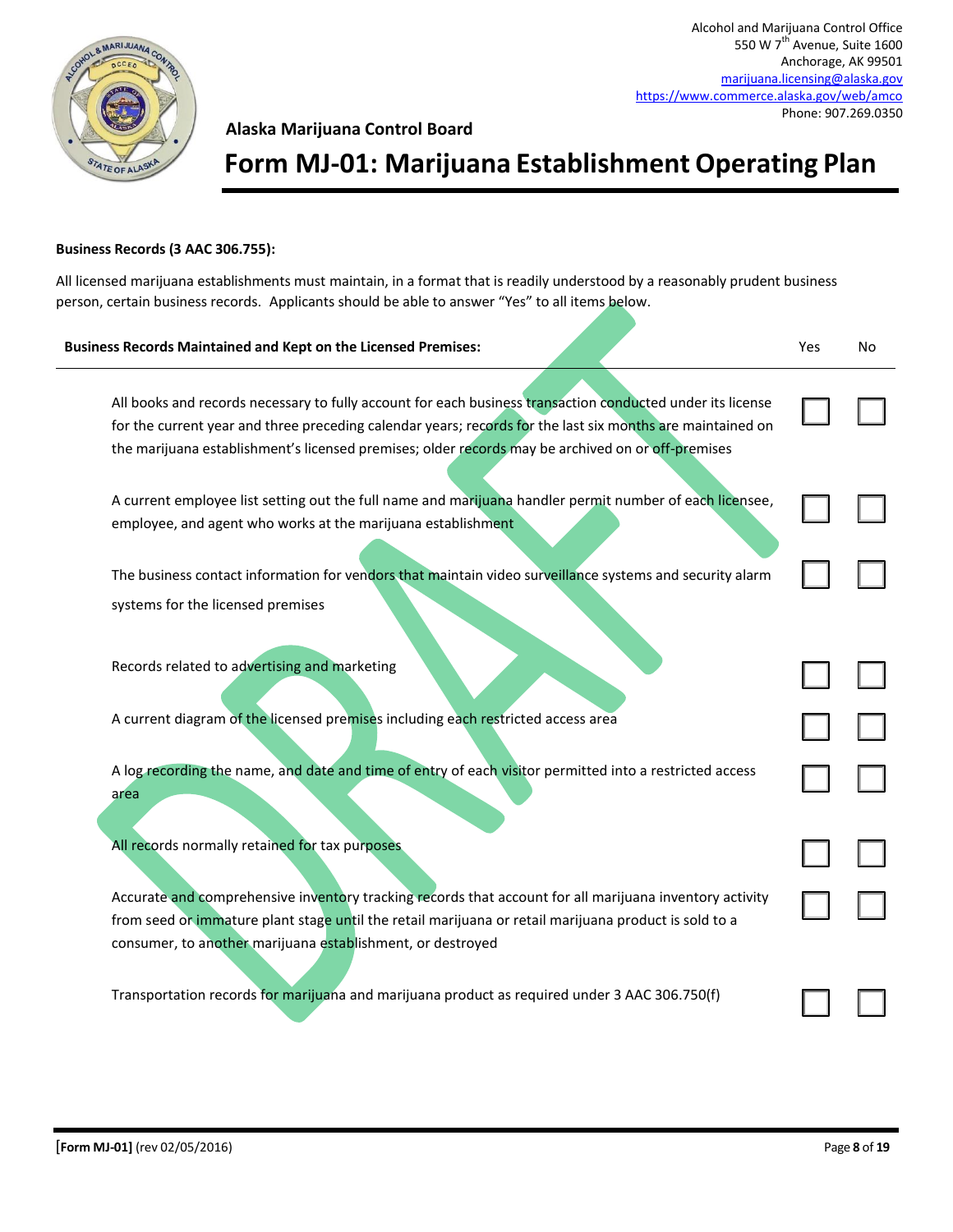

## **Form MJ-01: Marijuana Establishment Operating Plan**

**A marijuana establishment is required to exercise due diligence in preserving and maintained all required records. Describe how you will prevent records and data, including electronically maintained records, from being lost or destroyed:**

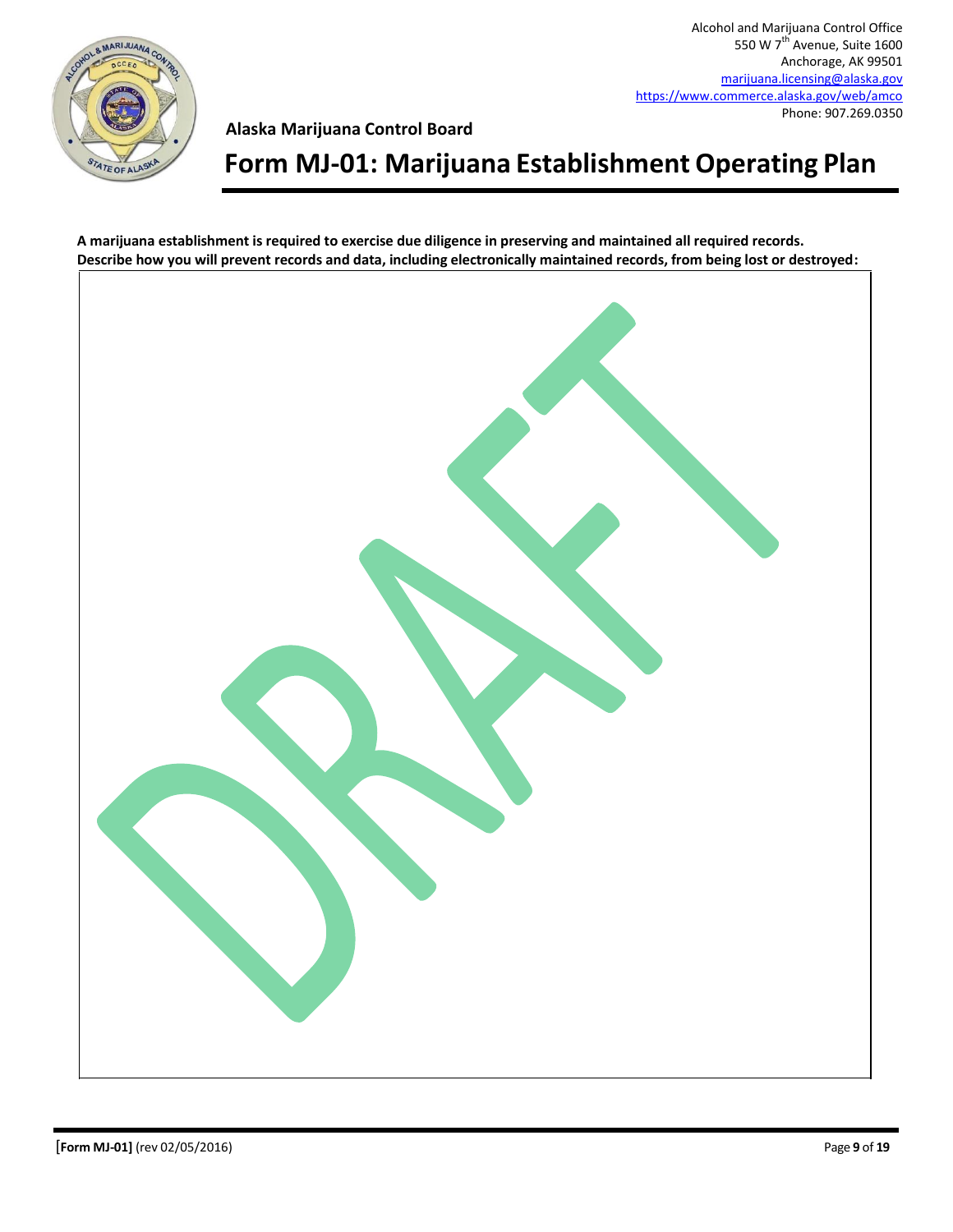

## **Form MJ-01: Marijuana Establishment Operating Plan**

### Section 3 – Inventory Tracking of All Marijuana and Marijuana Product

Review the requirements under 3 AAC 306.730, and identify how the proposed establishment will meet the listed requirements.

All licensed marijuana establishments must use a marijuana inventory tracking system capable of sharing information with the system the board implements to ensure all marijuana cultivated and sold in the state, and each marijuana product processed and sold in the state, is identified and tracked from the time the marijuana propagated from seed or cutting, through transfer to another licensed marijuana establishment, or use in manufacturing a product, to a completed sale of marijuana or marijuana product, or disposal of the harvest batch of marijuana or production lot of marijuana product.

Applicants should be able to answer "Yes" to all items below.

#### **Marijuana Tracking and Weighing:** No. 2008. The state of the state of the state of the state of the state of the state of the state of the state of the state of the state of the state of the state of the state of the stat

A marijuana inventory tracking system, capable of sharing information with the system the board implements to ensure tracking for the reasons listed above, will be used

All marijuana delivered to a marijuana establishment will be weighed on a scale certified in compliance with 3 AAC 306.745

**Describe the marijuana tracking system that you plan to use and how you will ensure that it is capable of sharing information with the system the board implements:**

☐ ☐

☐ ☐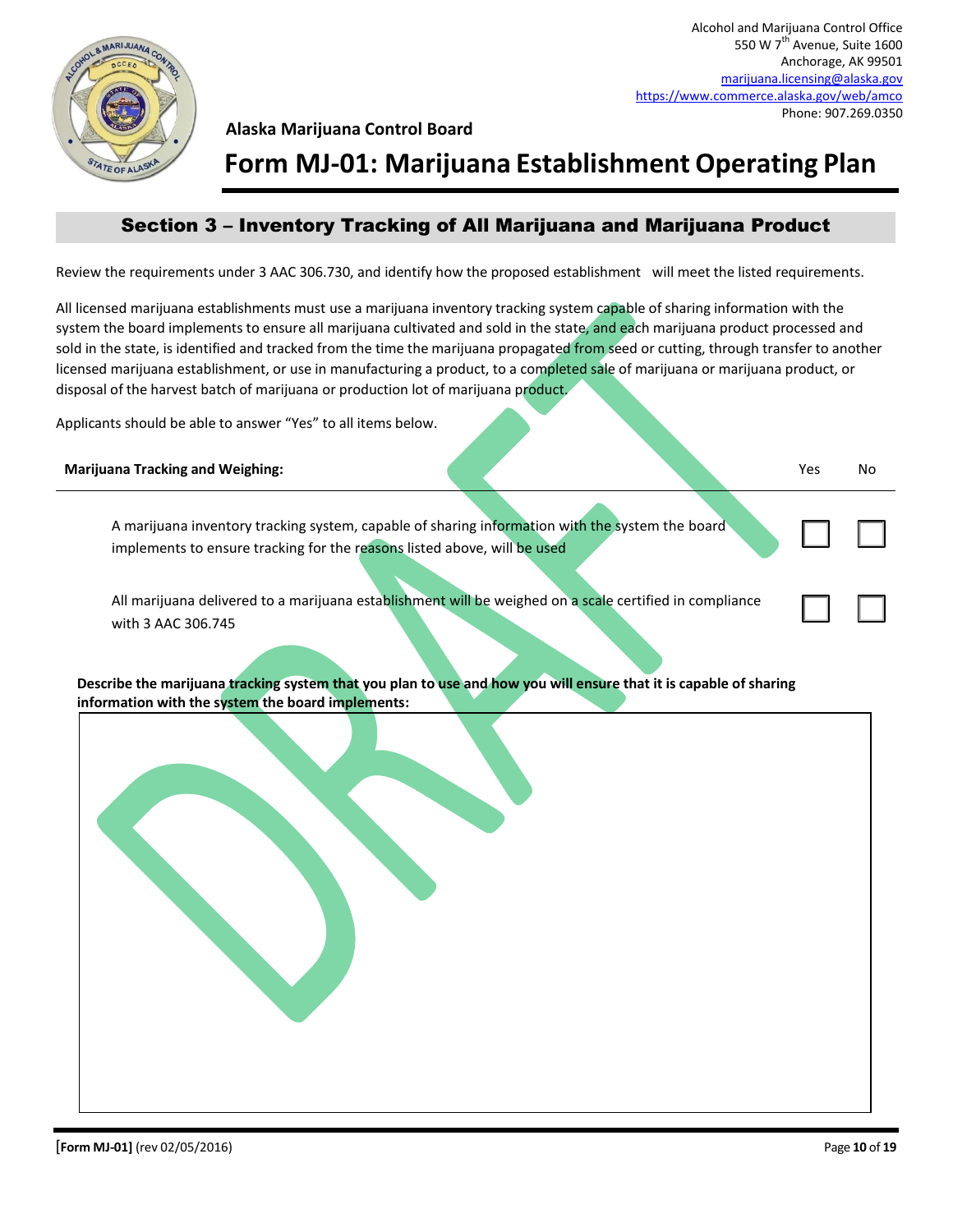

**Form MJ-01: Marijuana Establishment Operating Plan**

### Section 4 – Employee Qualification and Training

Review the requirements under 3 AAC 306.700, and identify how the proposed establishment will meet the listed requirements.

A marijuana establishment and each licensee, employee, or agent of the marijuana establishment who sells, cultivates, manufactures, tests, or transports marijuana or a marijuana product, or who checks the identification of a consumer or visitor, shall obtain a marijuana handler permit from the board before being licensed or beginning employment at a marijuana establishment.

Applicants should be able to answer "Yes" to all items below.

#### **Marijuana Hander Permit:** Yes No

Each licensee, employee, or agent of the marijuana establishment who sells, cultivates, manufactures, tests, or transports marijuana or marijuana product, or who checks the identification of a consumer or visitor, shall obtain a marijuana handler permit from the board before being licensed or beginning employment at the marijuana establishment

Each licensee, employee, or agent who is required to have a marijuana handler permit shall keep that person's marijuana handler permit card in that person's immediate possession (or a valid copy on file on the premises of a retail marijuana store, marijuana cultivation facility, or marijuana product manufacturing facility) when on the licensed premises

Each licensee, employee, or agent who is required to have a marijuana handler permit shall ensure that that person's marijuana handler permit card is valid and has not expired

**Describe how your establishment will meet the requirements for employee qualifications and training:**

 $\Box$ 

 $\Box$ 

☐ ☐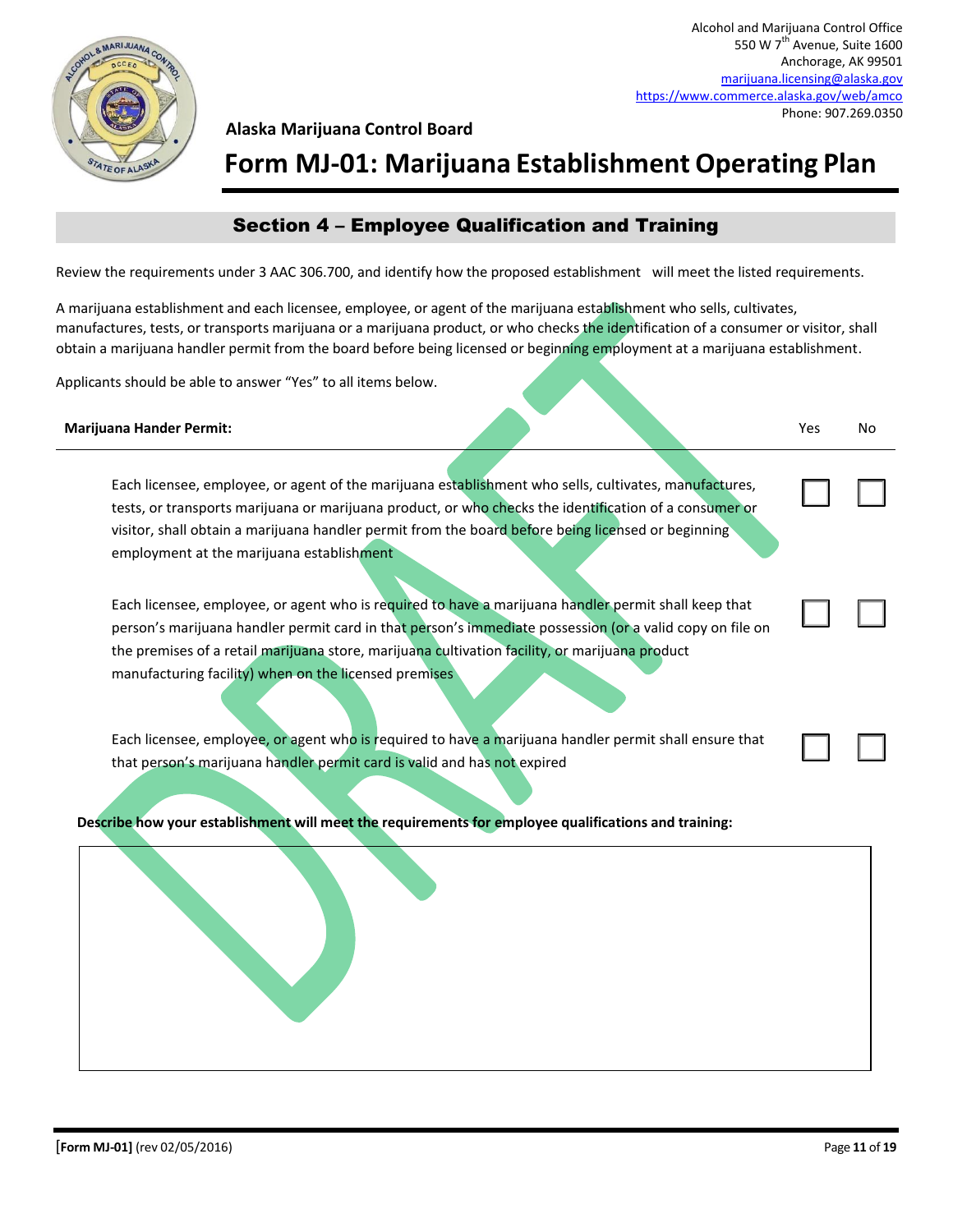

### **Form MJ-01: Marijuana Establishment Operating Plan**

### Section 5 – Waste Disposal

Review the requirements under 3 AAC 306.740, and identify how the proposed establishment will meet the listed requirements.

Applicants should be able to answer "Yes" to the statement below.

#### **Marijuana Waste Disposal:** Yes No

 $\Box$ 

The marijuana establishment shall give the board at least 3 days notice in the marijuana inventory tracking system required under 3 AAC 306.730 before making the waste unusable and disposing of it

**Describe how you will store, manage, and dispose of any solid or liquid waste, including wastewater generated during marijuana cultivation, production, process, testing, or retail sales, in compliance with applicable federal, state, and local laws and regulations:**



**Describe what material or materials you will mix with the ground marijuana waste to make it unusable:**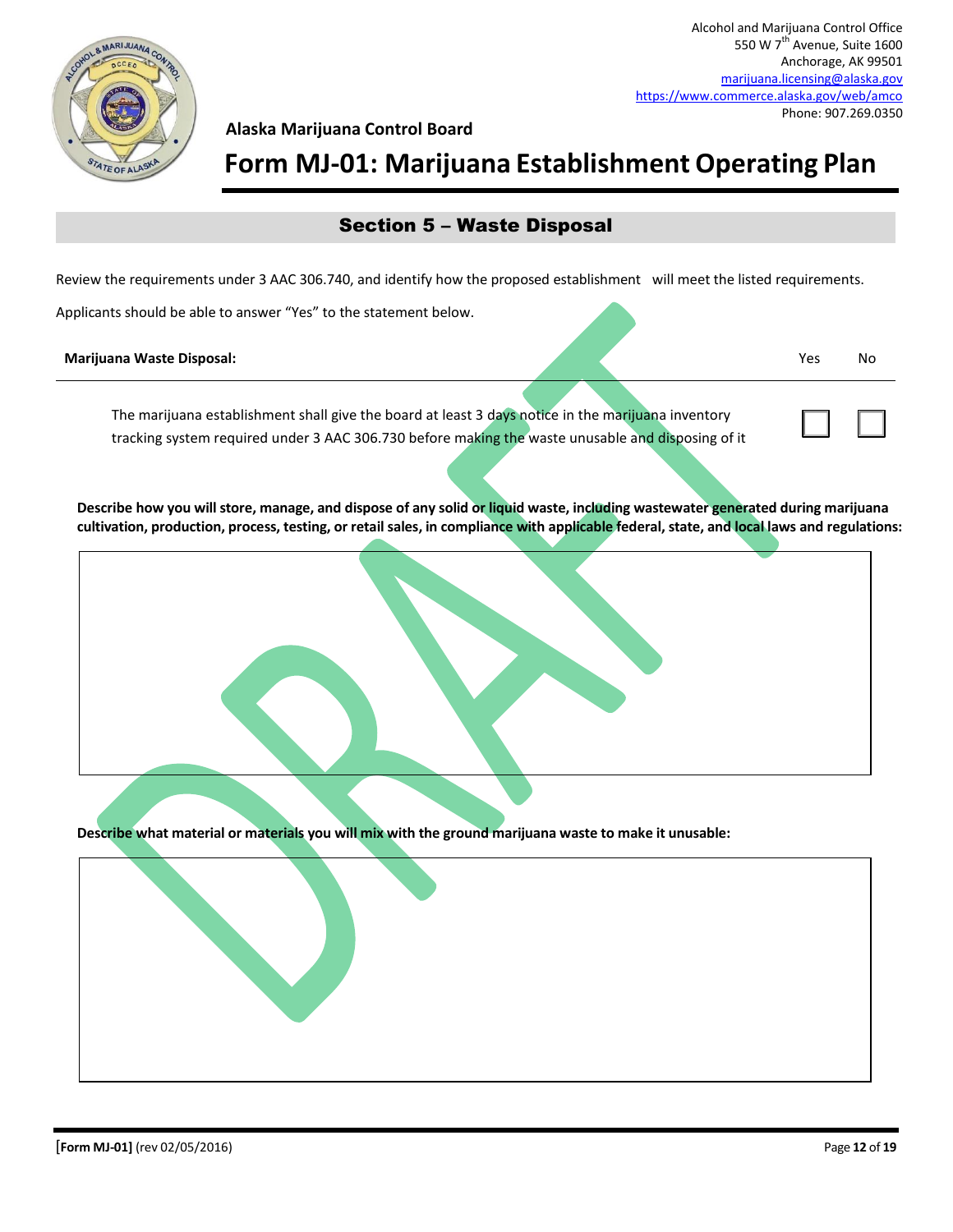

**Alaska Marijuana Control Board**

## **Form MJ-01: Marijuana Establishment Operating Plan**

**Marijuana waste must be rendered unusable for any purpose for which it was grown or produced before it leaves the marijuana establishment. Describe the process or processes that you will use to make the marijuana plant waste unusable:**

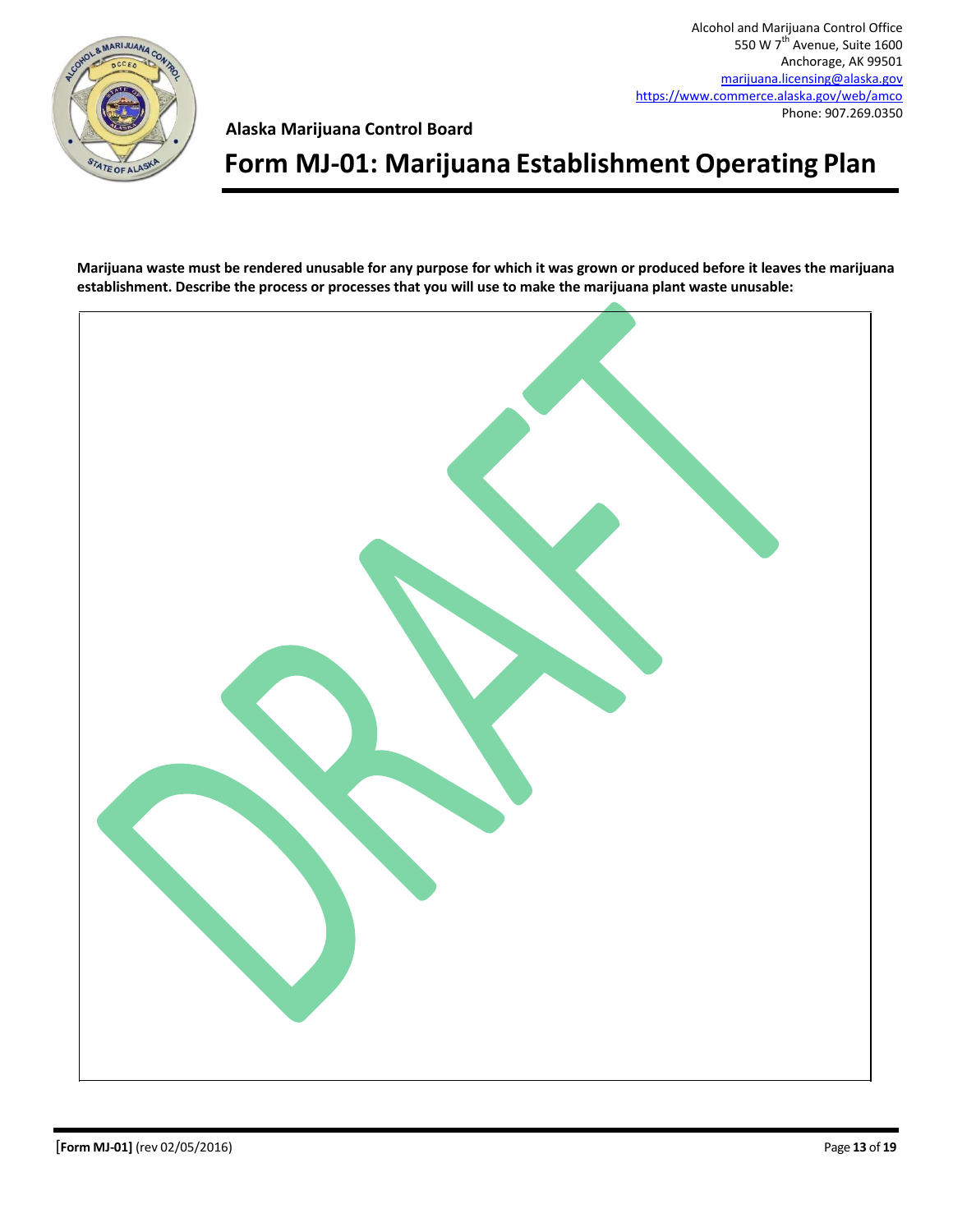

 $\Box$ 

☐ ☐

 $\Box$ 

 $\Box$ 

☐ ☐

 $\Box$ 

 $\Box$ 

### **Form MJ-01: Marijuana Establishment Operating Plan**

### Section 6 – Transportation and Delivery of Marijuana and Marijuana Products

Review the requirements under 3 AAC 306.750, and identify how the proposed establishment will meet the listed requirements.

Applicants should be able to answer "Yes" to all items below.

#### **Marijuana Transportation:** Note that the second second the second second second second second second second second second second second second second second second second second second second second second second second s

The marijuana establishment from which a shipment of marijuana or marijuana product originates will ensure that any individual transporting marijuana shall have a marijuana handler permit required under 3 AAC 306.700

The marijuana establishment that originates the transport of any marijuana or marijuana product will use the marijuana inventory tracking system to record the type, amount, and weight of marijuana or marijuana product being transported, the name of the transporter, the time of departure and expected delivery, and the make, model, and license plate number of the transporting vehicle

The marijuana establishment that originates the transport of any marijuana or marijuana product will ensure that a complete printed transport manifest on a form prescribed by the board must be kept with the marijuana or marijuana product at all times during transport

During transport, any marijuana or marijuana product will be in a sealed package or container in a locked, safe, and secure storage compartment in the vehicle transporting the marijuana or marijuana product, and the sealed package will not be opened during transport

Any vehicle transporting marijuana or marijuana product will travel directly from the shipping marijuana establishment to the receiving marijuana establishment, and will not make any unnecessary stops in between except to deliver or pick up marijuana or marijuana product at any other licensed marijuana establishment

When the marijuana establishment receives marijuana or marijuana product from another licensed marijuana establishment, the recipient of the shipment will use the marijuana inventory tracking system to report the type, amount, and weight of marijuana or marijuana product received

The marijuana establishment will refuse to accept any shipment of marijuana or marijuana product that is not accompanied by the transport manifest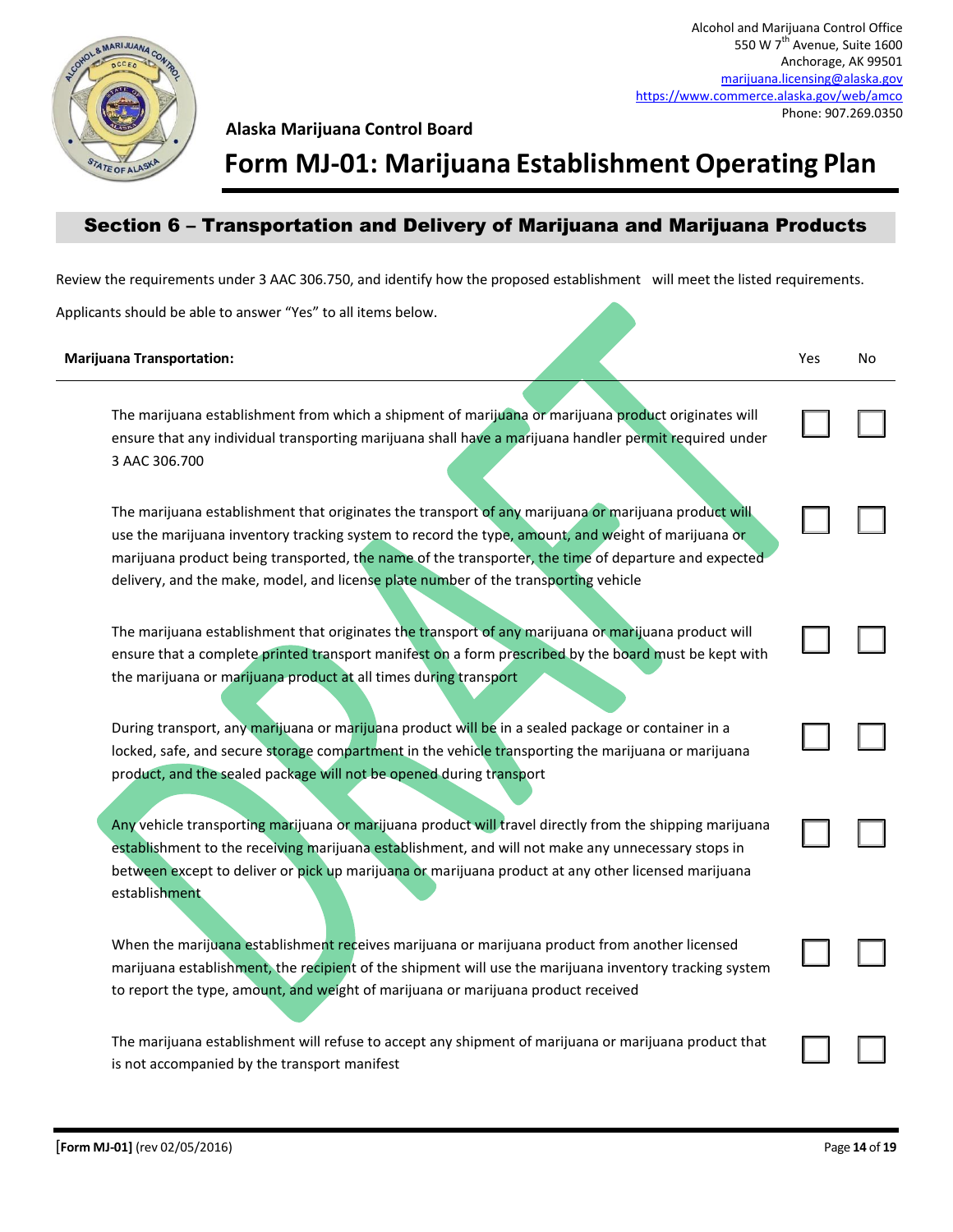

**Alaska Marijuana Control Board**

## **Form MJ-01: Marijuana Establishment Operating Plan**

**Describe how marijuana or marijuana product will be prepared, packaged, and secured for shipment:**



**Describe the type of locked, safe, and secure storage compartments that will be used in any vehicles transporting marijuana or marijuana product:**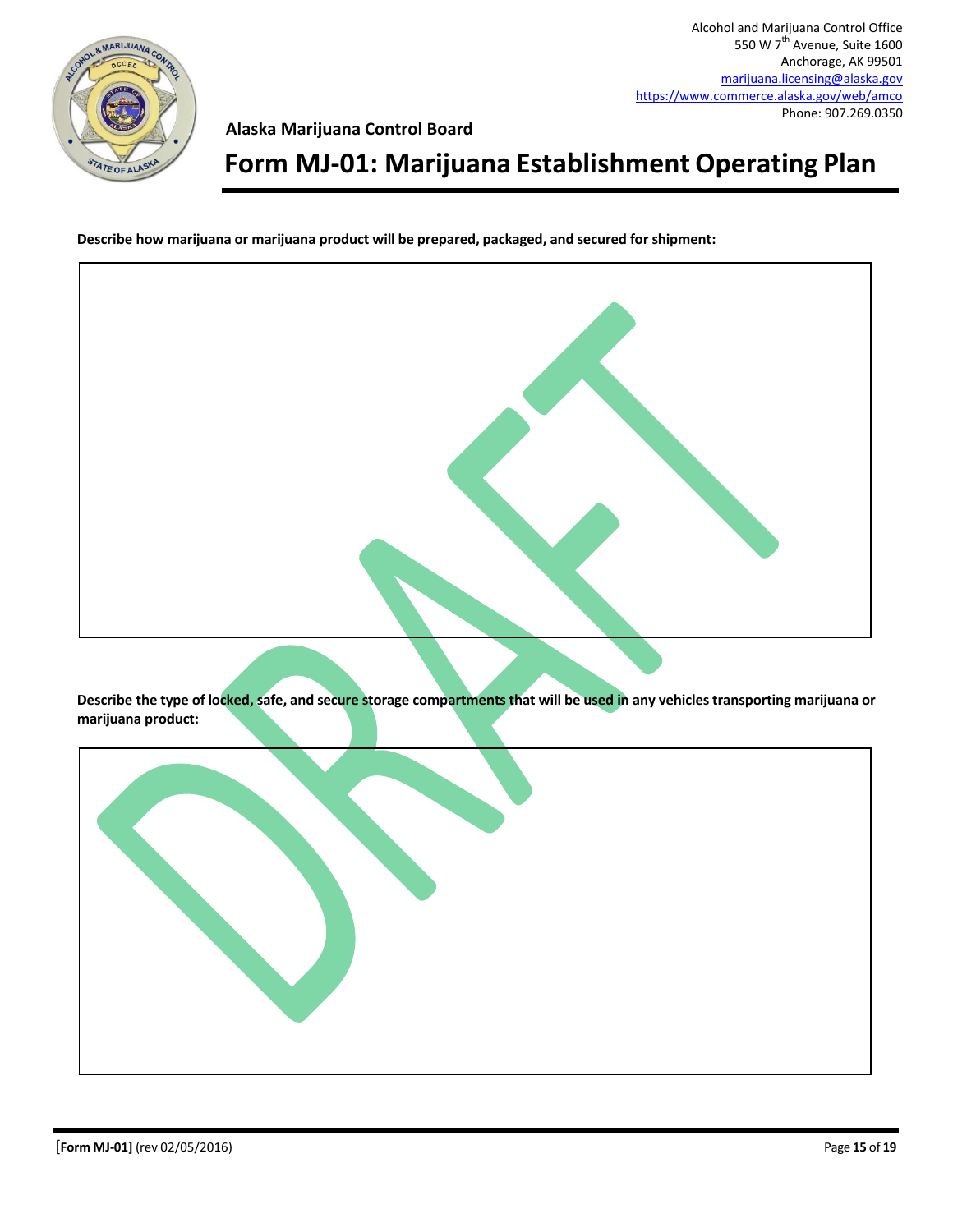

#### **Alaska Marijuana Control Board**

### **Form MJ-01: Marijuana Establishment Operating Plan**

### Section 7 – Signage and Advertising

**Describe any signs that you intend to post on your establishment with your business name, including quantity and dimensions:**

**If you are not applying for a retail marijuana store license, you do not need to complete the rest of Section 7, including Page 17.**

☐ ☐  $\Box$  $\Box$ ☐ ☐ ☐ ☐ **Restriction on advertising of marijuana and marijuana products (3 AAC 306.360):** All licensed retail marijuana stores must meet minimum standards for signage and advertising. Applicants should be able to answer "Agree" to all items below. No advertisement for marijuana or marijuana product will contain any statement or illustration that: Agree Disagree **Is false or misleading Promotes excessive consumption Represents that the use of marijuana has curative or therapeutic effects Depicts a person under the age of 21 consuming marijuana Includes an object or character, including a toy, a cartoon character, or any other depiction designed to appeal to a child or other person under the age of 21, that promotes consumption of marijuana**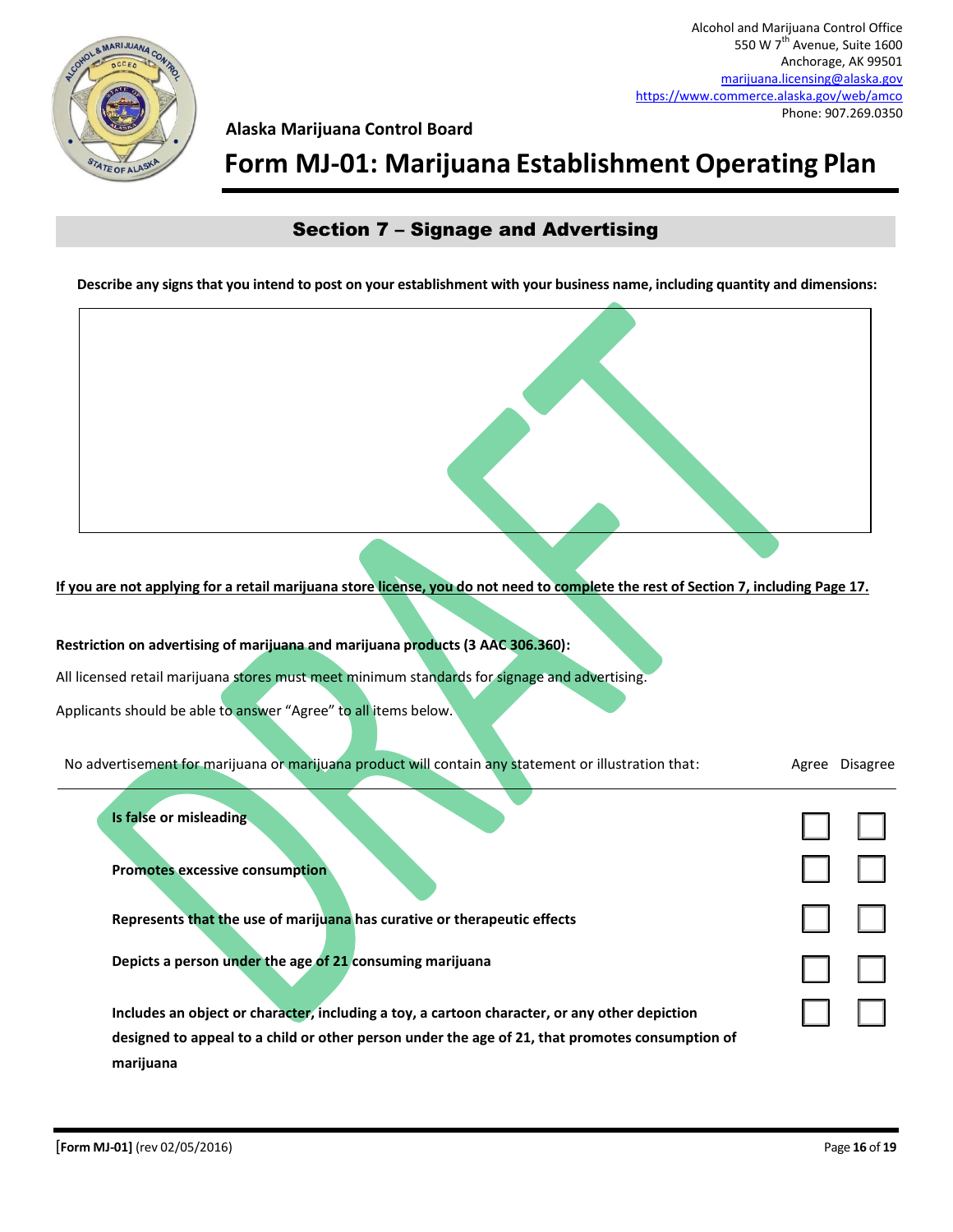

**Alaska Marijuana Control Board**

**Form MJ-01: Marijuana Establishment Operating Plan**

 $\Box$ ☐ ☐  $\Box$  $\Box$  $\Box$  $\Box$ ☐ ☐  $\Box$ No advertisement for marijuana or marijuana product will be placed: Agree Disagree Disagree Disagree **Within one thousand feet of the perimeter of any child-centered facility, including a school, childcare facility, or other facility providing services to children, a playground or recreation center, a public park, a library, or a game arcade that is open to persons under the age of 21 On or in a public transit vehicle or public transit shelter On or in a publicly owned or operated property Within 1000 feet of a substance abuse or treatment facility On a campus for post-secondary education** Signage and Promotional Materials: Agree Disagree Disagree **I understand and agree to follow the limitations for signs under 3 AAC 306.360(a) The retail marijuana store will not use giveaway coupons as promotional materials, or conduct promotional activities such as games or competitions to encourage sale of marijuana or marijuana products All advertising for marijuana or any marijuana product will contain the warnings required under 3 AAC 306.360(e)**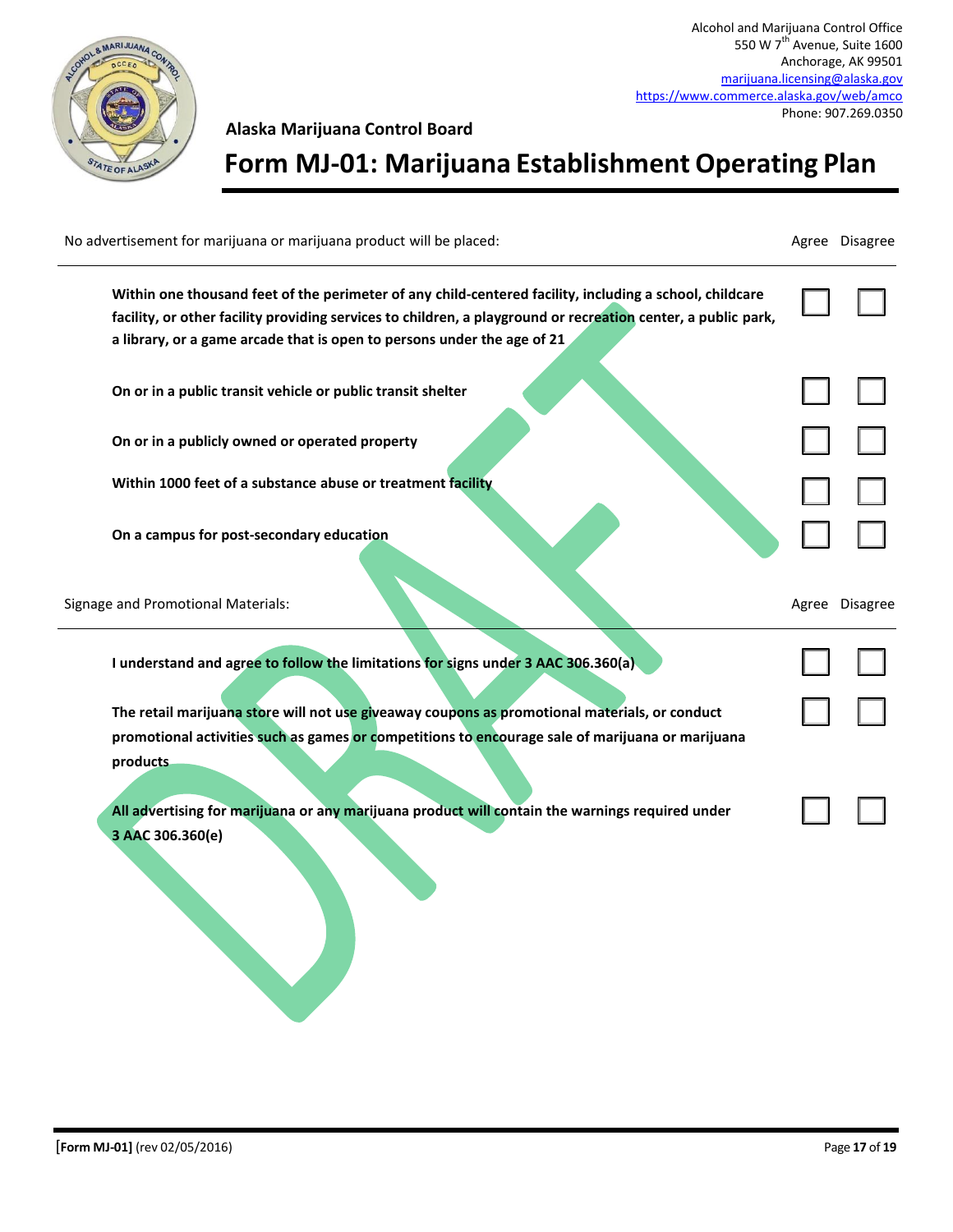

## **Form MJ-01: Marijuana Establishment Operating Plan**

### Section 8 – Minor Control Plan

**Describe how the marijuana establishment will prevent persons under the age of 21 from gaining access to any portion of the licensed premises and marijuana items:**